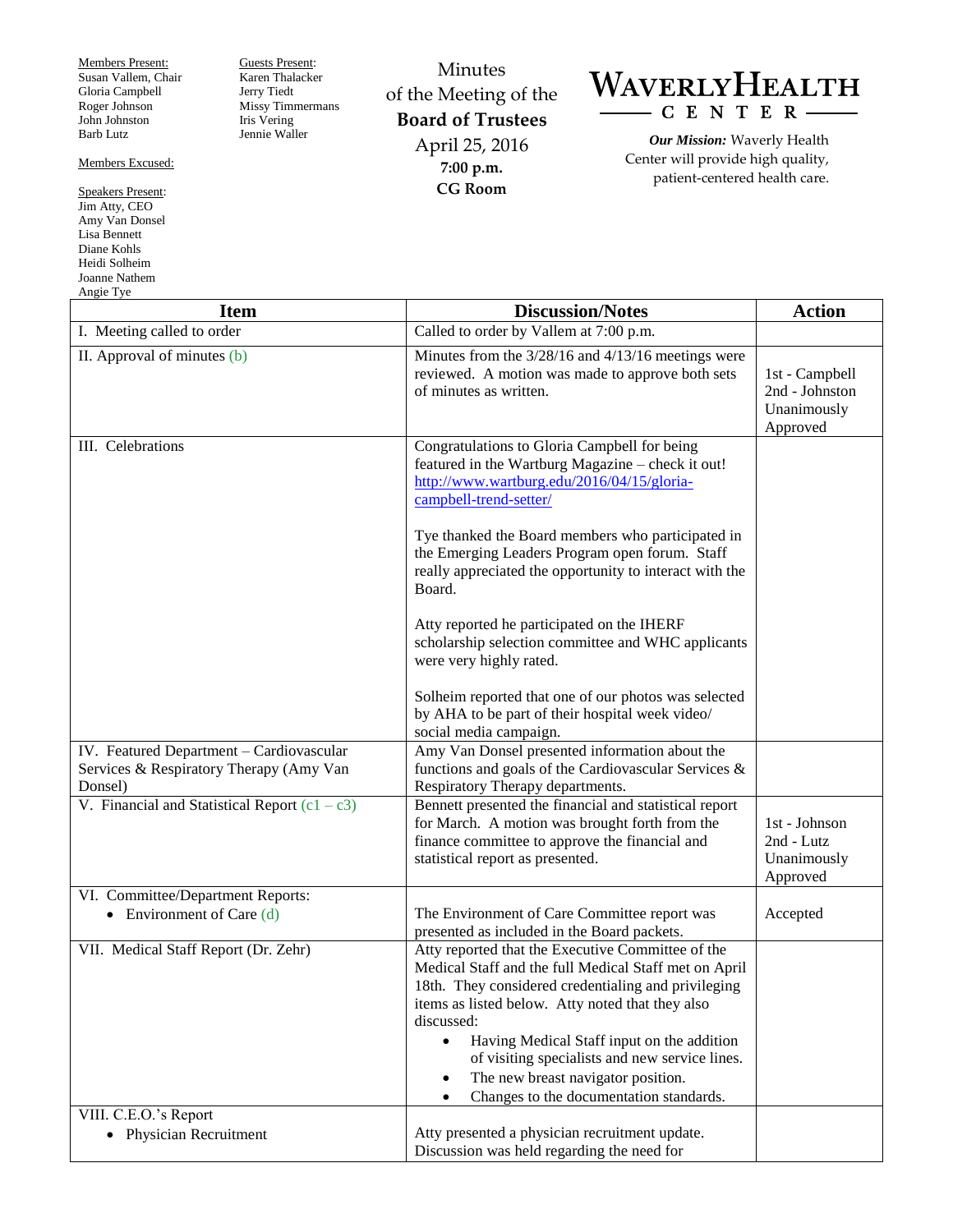| additional family practice providers to meet patient                                                                                                                                                                                                                                                                                                                                                                                                                                        |                                                           |
|---------------------------------------------------------------------------------------------------------------------------------------------------------------------------------------------------------------------------------------------------------------------------------------------------------------------------------------------------------------------------------------------------------------------------------------------------------------------------------------------|-----------------------------------------------------------|
|                                                                                                                                                                                                                                                                                                                                                                                                                                                                                             |                                                           |
| Atty reported that the hospitalist rotation is fully<br>staffed and scheduled through August.                                                                                                                                                                                                                                                                                                                                                                                               |                                                           |
| Atty presented the strategic plan dashboard to update<br>the Board on progress.                                                                                                                                                                                                                                                                                                                                                                                                             |                                                           |
| Atty presented the revised administrative dashboard.<br>Discussion was held regarding the measures. This<br>dashboard, along with the strategic plan dashboard<br>will be presented to the Board on a quarterly basis.                                                                                                                                                                                                                                                                      |                                                           |
| There was no old business.                                                                                                                                                                                                                                                                                                                                                                                                                                                                  |                                                           |
|                                                                                                                                                                                                                                                                                                                                                                                                                                                                                             |                                                           |
| Kohls presented an annual security update. Kohls<br>noted that we have been working with Kip Ladage to<br>present scenarios for departments which allow them<br>to work through security situations/concerns specific<br>to the department. She also noted that we conducted<br>an Active Shooter tabletop exercise this spring.                                                                                                                                                            |                                                           |
| Solheim presented a request from Waverly-Shell<br>Rock (W-SR) Community Schools to provide<br>funding assistance for their athletic training program<br>again for the next school year. Discussion was held<br>regarding the health benefit of the athletic training<br>program for the community, and the marketing<br>benefits provided through the Booster Club as a<br>result of our donation. A motion was made to<br>approve a \$9,250 donation for the athletic training<br>program. | 1st - Lutz<br>2nd - Johnston<br>Unanimously<br>Approved   |
| Atty presented an equipment lease with Cedar Valley<br>Pain Clinic, LLC for a C-Arm & C-Arm Table. A<br>motion was made to approve the 5 year lease<br>pending language and term clarifications.                                                                                                                                                                                                                                                                                            | 1st - Campbell<br>2nd - Lutz<br>Unanimously<br>Approved   |
| Solheim presented a three year agreement with<br>Wolverton for the printing of our quarterly<br>community newsletter. A motion was made to<br>approve the agreement as presented.                                                                                                                                                                                                                                                                                                           | 1st - Johnson<br>2nd - Campbell<br>Unanimously            |
| Privileging items were presented as individually<br>listed at left. All files have been reviewed by the<br>Executive Committee of the Medical Staff. The                                                                                                                                                                                                                                                                                                                                    | Approved                                                  |
| motion was made to approve all privileging items as<br>individually considered and recommended by the<br>Executive Committee of the Medical Staff.                                                                                                                                                                                                                                                                                                                                          | 1st - Johnston<br>2nd - Lutz<br>Unanimously<br>Approved   |
| Ashraf Gerges, MD - Active, Hospitalist                                                                                                                                                                                                                                                                                                                                                                                                                                                     | care needs.<br>Executive Committee recommends approval. A |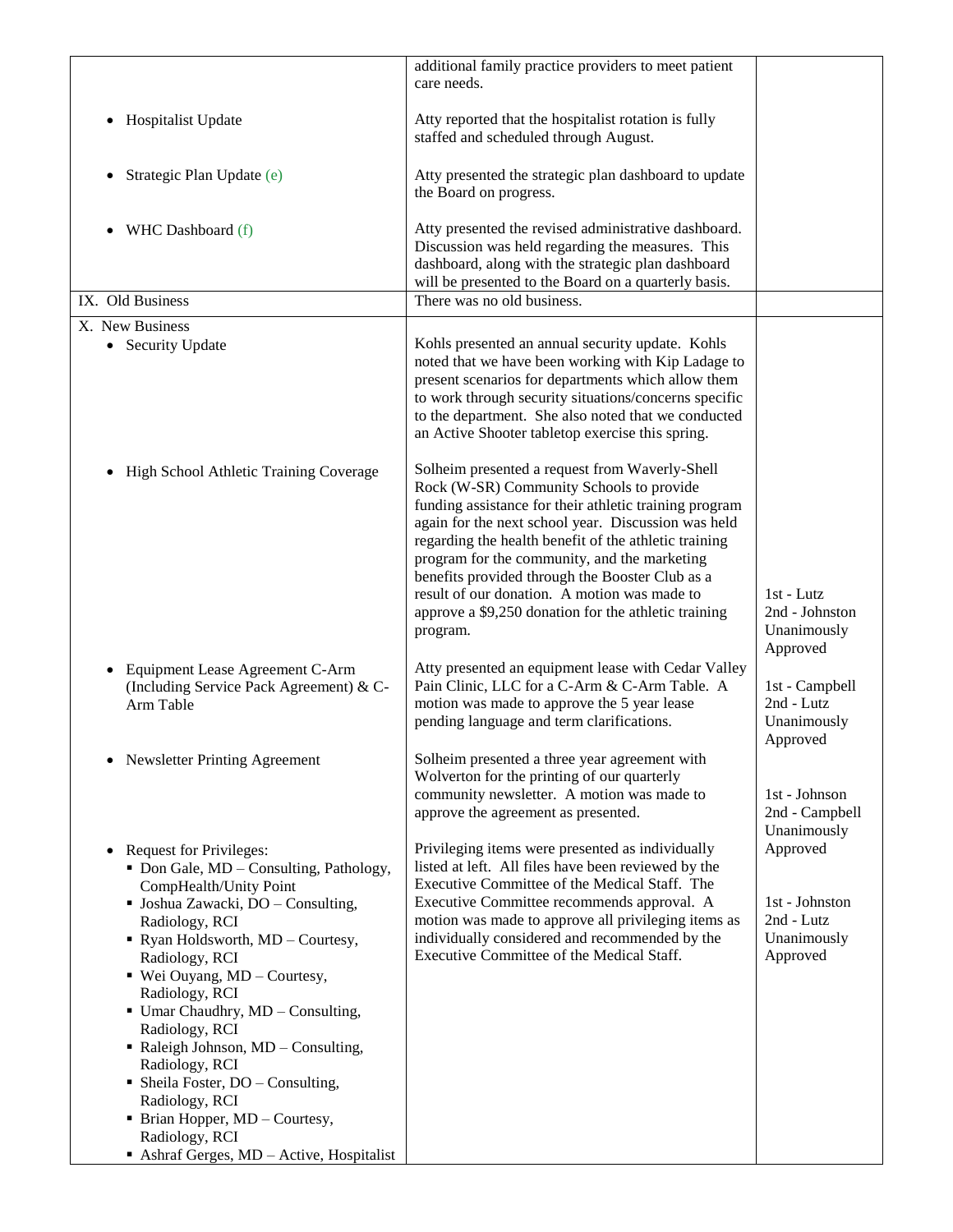| - Family Practice/Emergency Medicine,<br>Wapiti Medical Group<br>Ryan Luong, MD - Active, Hospitalist -<br>Family Practice/Emergency Medicine,<br>Wapiti Medical Group<br>· James Vodvarka, DO - Active,<br>Hospitalist - Family Medicine/<br>Emergency Medicine, Wapiti Medical<br>Group<br>· David Lenninger, CRNA - Courtesy,<br>Anesthesia, WHC<br>• John Craig Vana, CRNA - Courtesy,<br>Anesthesia, WHC |                                                                                                                                                                                                                                                                                                                              |                                               |
|---------------------------------------------------------------------------------------------------------------------------------------------------------------------------------------------------------------------------------------------------------------------------------------------------------------------------------------------------------------------------------------------------------------|------------------------------------------------------------------------------------------------------------------------------------------------------------------------------------------------------------------------------------------------------------------------------------------------------------------------------|-----------------------------------------------|
| Privilege Update:<br>• David Visokey, DO - Courtesy,<br>Pulmonary Medicine, WFHC                                                                                                                                                                                                                                                                                                                              |                                                                                                                                                                                                                                                                                                                              |                                               |
| Provisional Appointment to Medical Staff:<br>Ashraf Gerges, MD - Active, Hospitalist<br>- Family Medicine/Emergency<br>Medicine, Wapiti Medical Group<br>Ryan Luong, $MD - Active$ , Hospitalist -<br>Family Practice/Emergency Medicine,<br>Wapiti Medical Group                                                                                                                                             |                                                                                                                                                                                                                                                                                                                              |                                               |
| <b>Continuation of Provisional Status:</b><br>• Abbie Schaa, ARNP - Cardiology,<br><b>CVMS</b><br>• Claro Palma, MD - Rheumatology,<br><b>CVMS</b>                                                                                                                                                                                                                                                            |                                                                                                                                                                                                                                                                                                                              |                                               |
| New Policies & Procedures: None                                                                                                                                                                                                                                                                                                                                                                               |                                                                                                                                                                                                                                                                                                                              |                                               |
| Finance Committee (g)                                                                                                                                                                                                                                                                                                                                                                                         | Bennett reported that the Finance Committee met<br>this morning. Minutes from the meeting were<br>included in the Board packet.                                                                                                                                                                                              |                                               |
| Capital Purchase FYI - Treadmill                                                                                                                                                                                                                                                                                                                                                                              | Nathem reported on the capital purchase listed at left<br>that is under the Board approval threshold at \$6,320.                                                                                                                                                                                                             |                                               |
| • Capital Request – Wandering Patient<br>Alarm System $(g1)$                                                                                                                                                                                                                                                                                                                                                  | Nathem presented a capital request for a wandering<br>patient alarm system at a cost not to exceed \$21,372.<br>A motion was brought forth from the Finance<br>Committee to approve the request as presented.                                                                                                                | 1st - Lutz<br>2nd - Johnson<br>Unanimously    |
| • Charity Care                                                                                                                                                                                                                                                                                                                                                                                                | Bennett presented the following application for<br>charity care:<br>Application is for an individual with a<br>٠<br>current balance of \$715. This application is<br>being brought to the Board because it falls<br>outside of our charity care policy due to the<br>individual not being a citizen of the United<br>States. | Approved                                      |
|                                                                                                                                                                                                                                                                                                                                                                                                               | A motion was made to approve the application as<br>presented.                                                                                                                                                                                                                                                                | $1st - Lutz$<br>2nd - Johnston<br>Unanimously |
| Personnel Committee (h)                                                                                                                                                                                                                                                                                                                                                                                       | Personnel Committee met on April 12th. Minutes<br>from the meeting were included in the Board packet.                                                                                                                                                                                                                        | Approved                                      |
| Planetree Update                                                                                                                                                                                                                                                                                                                                                                                              | Solheim presented a Planetree update, noting that she<br>recently attended a Beryl Institute conference on                                                                                                                                                                                                                   |                                               |